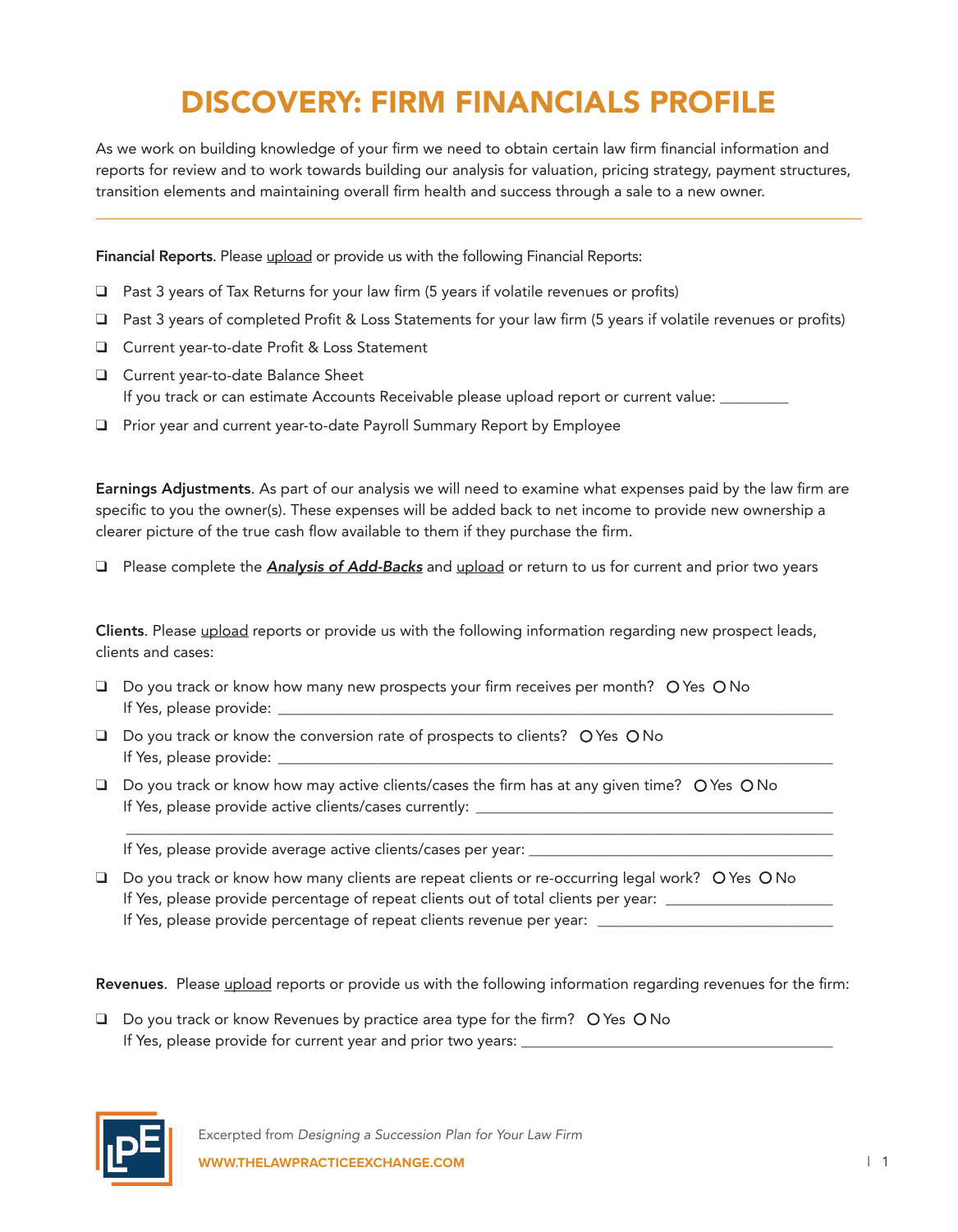| ❏      | Do you track or know Revenues by referral source? O Yes O No<br>If Yes, please provide for current year and prior two years: _____                                       |  |  |
|--------|--------------------------------------------------------------------------------------------------------------------------------------------------------------------------|--|--|
| $\Box$ | Do you track or know Revenues originated by other attorneys in the firm? O Yes O No<br>If Yes, please provide for current year and prior two years: ________             |  |  |
| $\Box$ | Do you track or know Revenues produced by others in the firm? O Yes O No<br>If Yes, please provide revenues/billables by employee for current and prior two years: _____ |  |  |
| firm:  | Your Role(s): Please provide us with the following information about you, your role and responsibilities with the                                                        |  |  |
|        | $\Box$ How many hours do you as owner(s) work per week? _____                                                                                                            |  |  |
|        | $\Box$ Where do you spend your time?                                                                                                                                     |  |  |
|        | □ Is there any legal or related work that is not transferable to a new owner (expert witness, executor/trustee,<br>etc)? O Yes O No                                      |  |  |

- If Yes, please describe: \_\_\_\_\_\_\_\_\_\_\_\_\_\_\_\_\_\_\_\_\_\_\_\_\_\_\_\_\_\_\_\_\_\_\_\_\_\_\_\_\_\_\_\_\_\_\_\_\_\_\_\_\_\_\_\_\_\_\_\_\_\_\_\_\_\_\_\_\_\_\_\_
- $\Box$  Is there any work you do that another member of your staff cannot currently do?  $\bigcirc$  Yes  $\bigcirc$  No If Yes, please describe: \_\_\_\_\_\_\_\_\_\_\_\_\_\_\_\_\_\_\_\_\_\_\_\_\_\_\_\_\_\_\_\_\_\_\_\_\_\_\_\_\_\_\_\_\_\_\_\_\_\_\_\_\_\_\_\_\_\_\_\_\_\_\_\_\_\_\_\_\_\_\_\_

The Firm: Please provide the following information about the firm and the physical office(s):

- $\Box$  Does the firm pay for malpractice, health insurance, dues, CLE for other attorneys?  $\bigcirc$  Yes  $\bigcirc$  No
- $\Box$  Do you own or rent the office(s)? O Own O Rent

If rent, please provide the following:

Rental Rate: \_\_\_\_\_\_\_\_\_\_\_\_\_\_\_\_\_\_\_\_\_\_\_\_\_\_\_\_\_\_\_\_\_\_\_\_\_\_\_\_\_\_\_\_\_\_\_\_\_\_\_\_\_\_\_\_\_\_\_\_\_\_\_\_\_\_\_\_\_\_\_\_\_\_\_\_\_\_

- $\bullet$  Is this market rate?  $\circ$  Yes  $\circ$  No
- Lease Expiration Date:
- If own, do you pay rent?  $O$  Yes  $O$  No If yes, what is market rate?  $\sqrt{2}$

 $\Box$  Is your office space suitable? O Yes O No If No, please describe: If Yes, is there room for expansion?  $O$  Yes  $O$  No

 $\Box$  Does the firm own or lease its equipment (phones, copier, etc)?  $\bigcirc$  Own  $\bigcirc$  Lease If own, please provide details: \_\_\_\_\_\_\_\_\_\_\_\_\_\_\_\_\_\_\_\_\_\_\_\_\_\_\_\_\_\_\_\_\_\_\_\_\_\_\_\_\_\_\_\_\_\_\_\_\_\_\_\_\_\_\_\_\_\_\_\_\_\_\_\_\_\_ If lease, please provide terms of lease(s): \_\_\_\_\_\_\_\_\_\_\_\_\_\_\_\_\_\_\_\_\_\_\_\_\_\_\_\_\_\_\_\_\_\_\_\_\_\_\_\_\_\_\_\_\_\_\_\_\_\_\_\_\_\_\_\_

## For Litigation Firms or Practice Areas: Please upload or provide us with the following:

q Last year total number of active cases: \_\_\_\_\_\_\_\_\_\_\_\_\_\_\_\_\_\_\_\_\_\_\_\_\_\_\_\_\_\_\_\_\_\_\_\_\_\_\_\_\_\_\_\_\_\_\_\_\_\_\_\_\_\_\_\_\_\_

- q Current number of ongoing or active cases: \_\_\_\_\_\_\_\_\_\_\_\_\_\_\_\_\_\_\_\_\_\_\_\_\_\_\_\_\_\_\_\_\_\_\_\_\_\_\_\_\_\_\_\_\_\_\_\_\_\_\_\_\_
- $\Box$  Estimate of legal fees from current active cases:  $\Box$